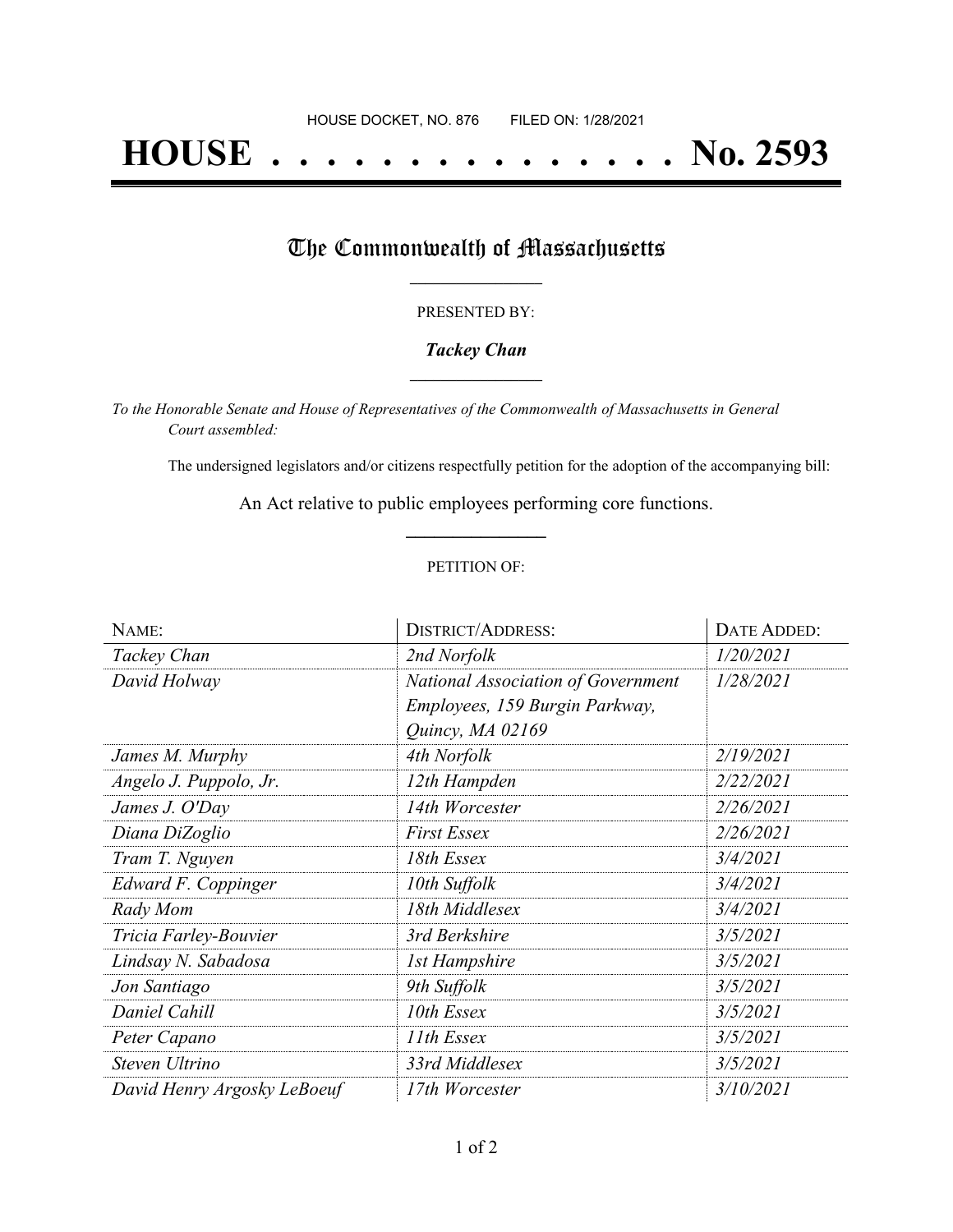| Michael D. Brady      | Second Plymouth and Bristol   | 3/15/2021 |
|-----------------------|-------------------------------|-----------|
| David Biele           | 4th Suffolk                   | 3/15/2021 |
| Brian W. Murray       | 10th Worcester                | 3/15/2021 |
| Thomas M. Stanley     | 9th Middlesex                 | 3/15/2021 |
| Adrian C. Madaro      | 1st Suffolk                   | 3/19/2021 |
| James Arciero         | 2nd Middlesex                 | 3/24/2021 |
| Jessica Ann Giannino  | 16th Suffolk                  | 3/25/2021 |
| Maria Duaime Robinson | 6th Middlesex                 | 4/2/2021  |
| Walter F. Timilty     | Norfolk, Bristol and Plymouth | 4/2/2021  |
| Brendan P. Crighton   | <b>Third Essex</b>            | 5/12/2021 |